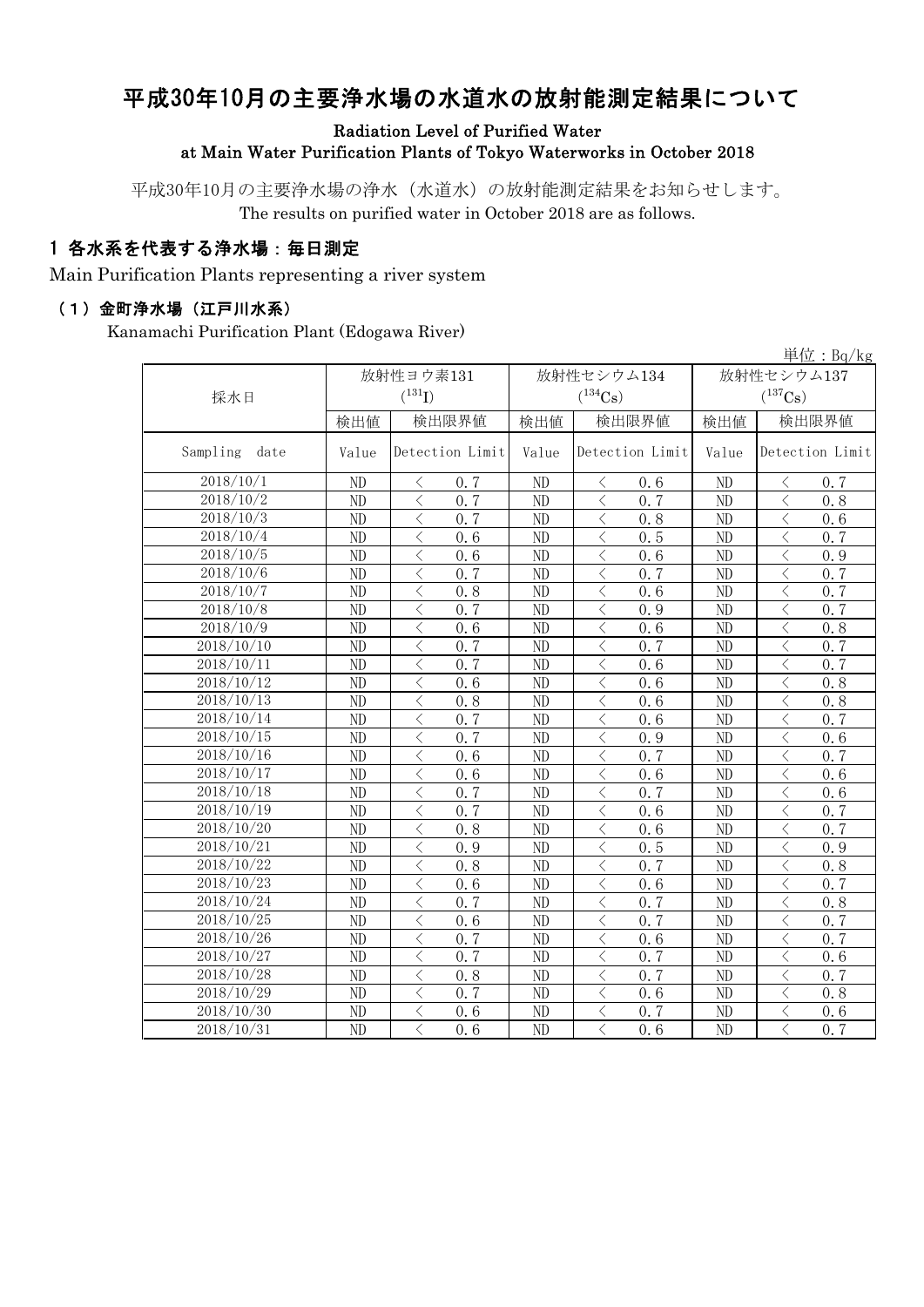# (2)朝霞浄水場 (荒川水系)

Asaka Purification Plant (Arakawa River)

|                  |       |                                                  |                |                               |                       | 単位: $Bq/kg$                                      |  |
|------------------|-------|--------------------------------------------------|----------------|-------------------------------|-----------------------|--------------------------------------------------|--|
|                  |       | 放射性ヨウ素131                                        |                | 放射性セシウム134                    |                       | 放射性セシウム137                                       |  |
| 採水日              |       | $(^{131}I)$                                      |                | $(^{134}Cs)$                  | $(^{137}\mathrm{Cs})$ |                                                  |  |
|                  | 検出値   | 検出限界値                                            | 検出値            | 検出限界値                         | 検出値                   | 検出限界値                                            |  |
| Sampling<br>date | Value | Detection Limit                                  | Value          | Detection Limit               | Value                 | Detection Limit                                  |  |
| 2018/10/1        | ND    | 0.6<br>$\lt$                                     | ND             | く<br>0, 7                     | ND                    | 0.8<br>$\lt$                                     |  |
| 2018/10/2        | ND    | $\lt$<br>0, 6                                    | ND             | $\lt$<br>0, 6                 | ND                    | $\langle$<br>0, 6                                |  |
| 2018/10/3        | ND    | $\lt$<br>0, 7                                    | ND             | $\lt$<br>0, 7                 | ND                    | $\lt$<br>0, 7                                    |  |
| 2018/10/4        | ND    | $\lt$<br>0.8                                     | ND             | $\lt$<br>0.8                  | ND                    | $\lt$<br>0.8                                     |  |
| 2018/10/5        | ND    | $\langle$<br>0.7                                 | ND             | $\langle$<br>0.6              | ND                    | $\langle$<br>0.7                                 |  |
| 2018/10/6        | ND    | $\langle$<br>0.9                                 | ND             | $\lt$<br>0.8                  | ND                    | $\lt$<br>0.8                                     |  |
| 2018/10/7        | ND    | $\lt$<br>0, 7                                    | ND             | $\lt$<br>0.9                  | ND                    | $\lt$<br>0.7                                     |  |
| 2018/10/8        | ND    | $\overline{\left\langle \right\rangle }$<br>0.8  | ND             | $\lt$<br>0.8                  | ND                    | $\overline{\left\langle \right\rangle }$<br>0, 8 |  |
| 2018/10/9        | ND    | $\lt$<br>0.6                                     | ND             | 0.7<br>$\lt$                  | ND                    | $\langle$<br>0.8                                 |  |
| 2018/10/10       | ND    | $\overline{\left\langle \right\rangle }$<br>0.7  | ND             | 0, 6<br>$\langle$             | ND                    | $\lt$<br>0.7                                     |  |
| 2018/10/11       | ND    | $\overline{\left\langle \right\rangle }$<br>0.7  | ND             | $\lt$<br>0, 7                 | ND                    | $\overline{\left\langle \right\rangle }$<br>0.8  |  |
| 2018/10/12       | ND    | $\overline{\left\langle \right\rangle }$<br>0, 7 | ND             | $\langle$<br>0.6              | ND                    | $\lt$<br>0.6                                     |  |
| 2018/10/13       | ND    | $\lt$<br>0.9                                     | ND             | $\langle$<br>0.9              | ND                    | $\lt$<br>0.8                                     |  |
| 2018/10/14       | ND    | $\langle$<br>0.8                                 | ND             | $\lt$<br>0.8                  | ND                    | $\langle$<br>0.8                                 |  |
| 2018/10/15       | ND    | $\langle$<br>0.8                                 | ND             | $\lt$<br>0.8                  | ND                    | $\langle$<br>0.7                                 |  |
| 2018/10/16       | ND    | $\lt$<br>0.6                                     | ND             | $\lt$<br>0.7                  | ND                    | $\lt$<br>0.7                                     |  |
| 2018/10/17       | ND    | $\lt$<br>0.6                                     | ND             | $\lt$<br>0.7                  | ND                    | $\lt$<br>0.7                                     |  |
| 2018/10/18       | ND    | $\langle$<br>0.7                                 | ND             | 0.7<br>$\lt$                  | ND                    | $\langle$<br>0.7                                 |  |
| 2018/10/19       | ND    | $\langle$<br>0.8                                 | ND             | $\langle$<br>0.7              | ND                    | $\langle$<br>0.7                                 |  |
| 2018/10/20       | ND    | $\lt$<br>0, 7                                    | ND             | 0.5<br>$\lt$                  | ND                    | $\langle$<br>0.7                                 |  |
| 2018/10/21       | ND    | $\langle$<br>0.8                                 | ND             | 0.8<br>$\langle$              | ND                    | $\langle$<br>0.8                                 |  |
| 2018/10/22       | ND    | $\langle$<br>0.6                                 | ND             | $\langle$<br>0.8              | ND                    | $\langle$<br>0.8                                 |  |
| 2018/10/23       | ND    | 0.7<br>$\lt$                                     | ND             | 0.8<br>く                      | ND                    | $\lt$<br>0.8                                     |  |
| 2018/10/24       | ND    | $\lt$<br>0, 7                                    | ND             | $\lt$<br>0.9                  | ND                    | $\lt$<br>0, 7                                    |  |
| 2018/10/25       | ND    | $\overline{\left\langle \right\rangle }$<br>0, 7 | ND             | $\lt$<br>0, 7                 | ND                    | $\langle$<br>0.6                                 |  |
| 2018/10/26       | ND    | $\overline{\left\langle \right\rangle }$<br>0.7  | ND             | $\lt$<br>0, 7                 | N <sub>D</sub>        | $\langle$<br>0.7                                 |  |
| 2018/10/27       | ND    | $\langle$<br>0.8                                 | ND             | $\lt$<br>0, 7                 | N <sub>D</sub>        | $\lt$<br>0, 7                                    |  |
| 2018/10/28       | ND    | $\langle$<br>0.7                                 | N <sub>D</sub> | $\lt$<br>0.8                  | N <sub>D</sub>        | $\lt$<br>0.8                                     |  |
| 2018/10/29       | ND    | $\langle$<br>0, 6                                | ND             | 0.7<br>$\langle$              | ND                    | $\langle$<br>0.7                                 |  |
| 2018/10/30       | ND    | $\langle$<br>0.8                                 | ND             | 0.8<br>ぐ                      | ND                    | $\lt$<br>0.7                                     |  |
| 2018/10/31       | ND    | $\langle$<br>0.7                                 | ND             | $\overline{0.8}$<br>$\langle$ | N <sub>D</sub>        | $\langle$<br>0.8                                 |  |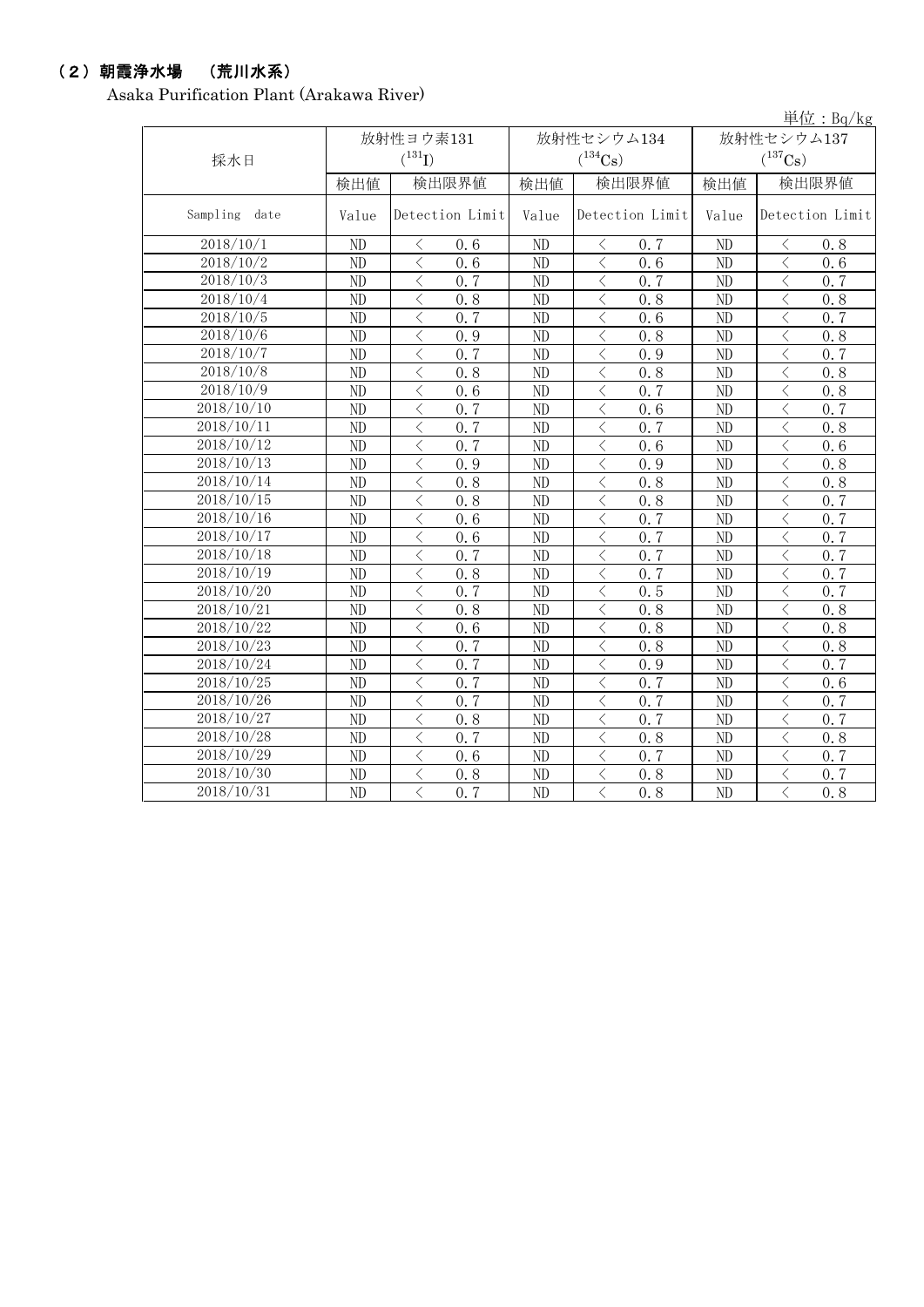# (3)小作浄水場 (多摩川水系)

Ozaku Purification Plant (Tamagawa River)

|                  |       |                                                 |       |                                                 |                | $\vert \dot{\Xi} \vert \dot{\Xi}$ : Bq/kg       |  |
|------------------|-------|-------------------------------------------------|-------|-------------------------------------------------|----------------|-------------------------------------------------|--|
|                  |       | 放射性ヨウ素131                                       |       | 放射性セシウム134                                      | 放射性セシウム137     |                                                 |  |
| 採水日              |       | $(^{131}I)$                                     |       | $(^{134}Cs)$                                    |                | $(^{137}\mathrm{Cs})$                           |  |
|                  | 検出値   | 検出限界値                                           | 検出値   | 検出限界値                                           | 検出値            | 検出限界値                                           |  |
| Sampling<br>date | Value | Detection Limit                                 | Value | Detection Limit                                 | Value          | Detection Limit                                 |  |
| 2018/10/1        | ND    | 0.7<br>$\lt$                                    | ND    | 0.6<br>く                                        | ND             | 0.7<br>$\lt$                                    |  |
| 2018/10/2        | ND    | 0.8<br>$\lt$                                    | ND    | 0, 7                                            | N <sub>D</sub> | $\lt$<br>0.8                                    |  |
| 2018/10/3        | ND    | $\langle$<br>0.6                                | ND    | $\langle$<br>0.7                                | ND             | $\lt$                                           |  |
| 2018/10/4        | ND    | $\langle$<br>0.6                                | ND    | $\langle$<br>0.8                                | ND             | $\lt$<br>0, 7                                   |  |
| 2018/10/5        | ND    | $\langle$<br>0, 7                               | ND    | $\langle$<br>0.6                                | ND             | $\lt$<br>0.7                                    |  |
| 2018/10/6        | ND    | $\langle$<br>0.8                                | ND    | ✓<br>0.7                                        | ND             | $\lt$<br>0, 6                                   |  |
| 2018/10/7        | ND    | $\lt$<br>0.7                                    | ND    | $\lt$<br>0, 6                                   | ND             | $\langle$<br>0, 7                               |  |
| 2018/10/8        | ND    | $\langle$<br>0.6                                | ND    | $\overline{\left\langle \right\rangle }$<br>0.6 | N <sub>D</sub> | $\langle$<br>0.6                                |  |
| 2018/10/9        | ND    | $\langle$<br>0, 6                               | ND    | 0.6<br>$\lt$                                    | ND             | $\lt$<br>0, 6                                   |  |
| 2018/10/10       | ND    | $\langle$<br>0.7                                | ND    | 0.8<br>$\lt$                                    | N <sub>D</sub> | $\lt$<br>0, 8                                   |  |
| 2018/10/11       | ND    | $\langle$<br>0.8                                | ND    | 0.8<br>$\lt$                                    | N <sub>D</sub> | $\overline{\left\langle \right\rangle }$<br>0.9 |  |
| 2018/10/12       | ND    | $\langle$<br>0.7                                | ND    | $\hspace{0.5cm}\mathopen{<}$<br>0.5             | ND             | $\langle$<br>0.7                                |  |
| 2018/10/13       | ND    | 0, 7<br>$\lt$                                   | ND    | 0.6                                             | ND             | $\langle$<br>0.7                                |  |
| 2018/10/14       | ND    | $\lt$<br>0, 7                                   | ND    | $\langle$<br>0.6                                | ND             | $\langle$<br>0.8                                |  |
| 2018/10/15       | ND    | 0.6<br>$\langle$                                | ND    | $\langle$<br>0, 7                               | ND             | $\lt$<br>0.6                                    |  |
| 2018/10/16       | ND    | $\lt$<br>0.7                                    | ND    | $\langle$<br>0.6                                | ND             | $\lt$<br>0.6                                    |  |
| 2018/10/17       | ND    | $\lt$<br>0.7                                    | ND    | 0.7<br>$\langle$                                | ND             | $\,$ $\,$ $\,$<br>0.7                           |  |
| 2018/10/18       | ND    | $\lt$<br>0.6                                    | ND    | 0.7<br>$\lt$                                    | ND             | $\langle$<br>0.6                                |  |
| 2018/10/19       | ND    | $\lt$<br>0.6                                    | ND    | $\lt$<br>0.8                                    | ND             | $\langle$<br>0.7                                |  |
| 2018/10/20       | ND    | $\lt$<br>0.8                                    | ND    | $\lt$<br>0.6                                    | ND             | $\lt$<br>0, 7                                   |  |
| 2018/10/21       | ND    | 0.7<br>$\langle$                                | ND    | 0.9<br>$\langle$                                | ND             | $\langle$<br>0.8                                |  |
| 2018/10/22       | ND    | $\langle$<br>0, 7                               | ND    | 0.7<br>$\langle$                                | ND             | $\lt$<br>0.6                                    |  |
| 2018/10/23       | ND    | 0.7<br>$\lt$                                    | ND    | 0.6<br>ぐ                                        | ND             | $\lt$<br>0, 7                                   |  |
| 2018/10/24       | ND    | $\lt$<br>0.6                                    | ND    | 0.7<br>く                                        | ND             | $\lt$<br>0, 7                                   |  |
| 2018/10/25       | ND    | $\langle$<br>0, 7                               | ND    | $\langle$<br>0.6                                | ND             | $\lt$<br>0.8                                    |  |
| 2018/10/26       | ND    | $\overline{\left\langle \right\rangle }$<br>0.7 | ND    | $\overline{\left\langle \right\rangle }$<br>0.5 | N <sub>D</sub> | $\langle$<br>0.6                                |  |
| 2018/10/27       | ND    | $\lt$<br>0, 7                                   | ND    | $\lt$<br>0.5                                    | N <sub>D</sub> | $\lt$<br>0, 7                                   |  |
| 2018/10/28       | ND    | $\lt$<br>0, 7                                   | ND    | 0.8<br>$\lt$                                    | N <sub>D</sub> | $\lt$<br>0.7                                    |  |
| 2018/10/29       | ND    | $\langle$<br>0.7                                | ND    | 0.7<br>✓                                        | N <sub>D</sub> | $\langle$<br>0.8                                |  |
| 2018/10/30       | ND    | $\overline{\left\langle \right\rangle }$<br>0.6 | ND    | 0.6                                             | ND             | $\langle$<br>0.8                                |  |
| 2018/10/31       | ND    | $\langle$<br>0.6                                | ND    | 0.6<br>$\lt$                                    | N <sub>D</sub> | $\langle$<br>$\overline{0.8}$                   |  |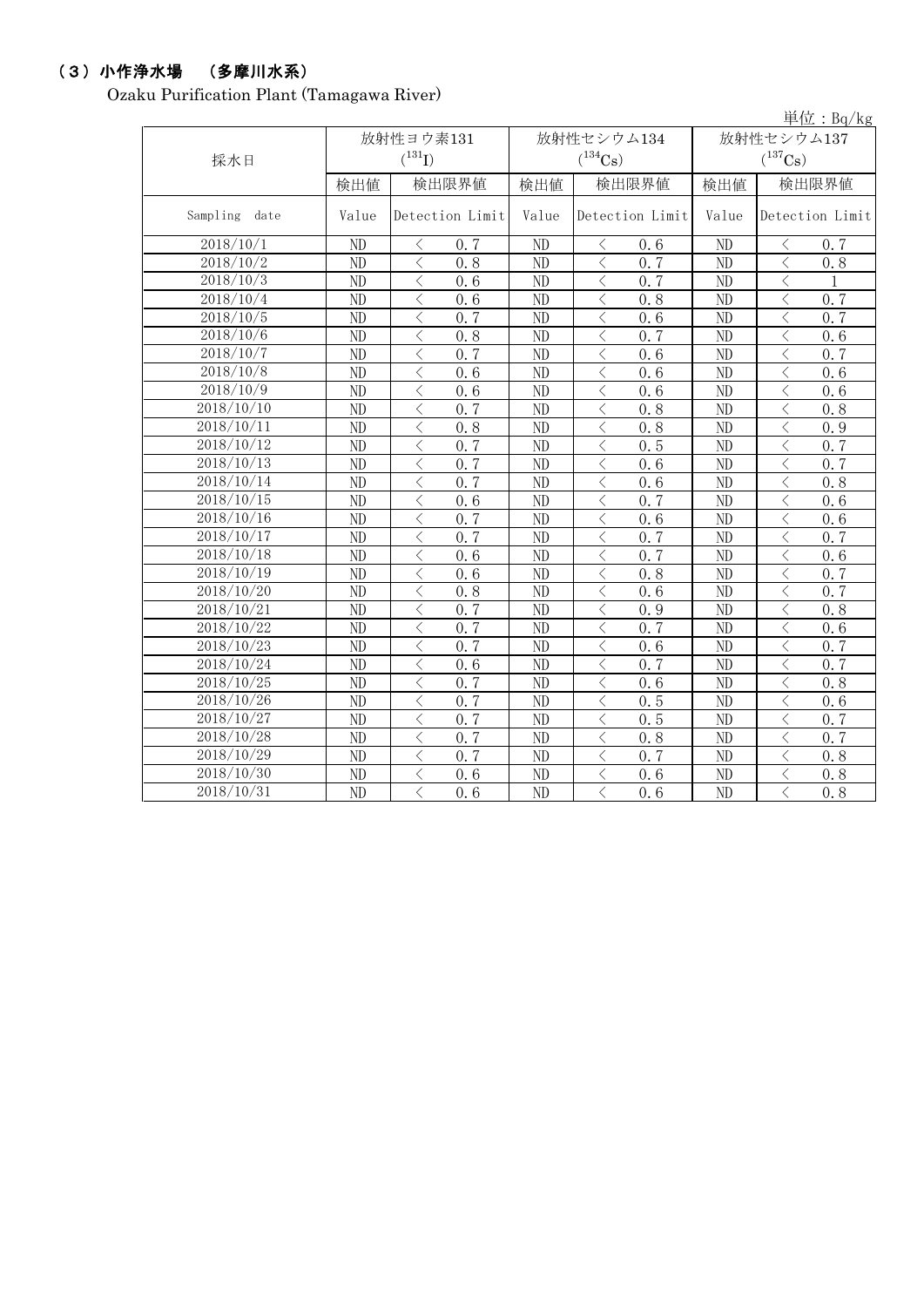# (4)東村山浄水場 (多摩川・荒川水系)

Higashi-murayama Purification Plant (Tamagawa・Arakawa River)

|                     |           |                                                              |                |                                                  |                       | 単位: $Bq/kg$                                      |  |
|---------------------|-----------|--------------------------------------------------------------|----------------|--------------------------------------------------|-----------------------|--------------------------------------------------|--|
|                     | 放射性ヨウ素131 |                                                              |                | 放射性セシウム134                                       | 放射性セシウム137            |                                                  |  |
| 採水日                 |           | $(^{131}I)$                                                  |                | $(^{134}Cs)$                                     | $(^{137}\mathrm{Cs})$ |                                                  |  |
|                     | 検出値       | 検出限界値                                                        | 検出値            | 検出限界値                                            | 検出値                   | 検出限界値                                            |  |
| Sampling<br>date    | Value     | Detection Limit                                              | Value          | Detection Limit                                  | Value                 | Detection Limit                                  |  |
| 2018/10/1           | ND        | 0.8<br>$\langle$                                             | N <sub>D</sub> | 0, 5<br>$\lt$                                    | N <sub>D</sub>        | $\lt$<br>0.7                                     |  |
| 2018/10/2           | ND        | $\lt$<br>0, 6                                                | ND             | 0, 7<br>$\langle$                                | ND                    | $\lt$<br>0.7                                     |  |
| $\frac{2018}{10/3}$ | ND        | $\lt$<br>0.6                                                 | ND             | 0.7<br>$\lt$                                     | ND                    | $\langle$<br>0.7                                 |  |
| 2018/10/4           | ND        | $\langle$<br>0.6                                             | ND             | $\lt$<br>0.6                                     | ND                    | $\, \zeta \,$<br>0.8                             |  |
| 2018/10/5           | ND        | $\lt$<br>0, 7                                                | ND             | $\lt$<br>0.8                                     | ND                    | $\overline{\left\langle \right\rangle }$<br>0.9  |  |
| 2018/10/6           | ND        | $\lt$<br>0.8                                                 | ND             | $\lt$<br>0.7                                     | ND                    | $\, \zeta \,$<br>0.6                             |  |
| 2018/10/7           | ND        | $\langle$<br>0.7                                             | ND             | $\langle$<br>0, 7                                | ND                    | $\overline{\left\langle \right\rangle }$<br>0.7  |  |
| 2018/10/8           | ND        | $\overline{\left\langle \right\rangle }$<br>0.7              | ND             | $\langle$<br>0.5                                 | ND                    | $\lt$<br>0.7                                     |  |
| 2018/10/9           | ND        | $\langle$<br>0.6                                             | ND             | $\langle$<br>0.6                                 | ND                    | $\lt$<br>0.6                                     |  |
| 2018/10/10          | ND        | $\overline{\left\langle \right\rangle }$<br>0.6              | ND             | $\langle$<br>0, 7                                | ND                    | $\overline{\left\langle \right\rangle }$<br>0.7  |  |
| 2018/10/11          | ND        | $\overline{\left\langle \right\rangle }$<br>0.7              | ND             | $\langle$<br>0.6                                 | ND                    | $\langle$<br>0.6                                 |  |
| 2018/10/12          | ND        | $\lt$<br>0.6                                                 | ND             | $\lt$<br>0.7                                     | ND                    | $\langle$<br>0.6                                 |  |
| 2018/10/13          | ND        | $\langle$<br>0.8                                             | ND             | $\lt$<br>0, 7                                    | ND                    | $\lt$<br>0.7                                     |  |
| 2018/10/14          | ND        | $\langle$<br>0, 7                                            | ND             | $\lt$<br>0.6                                     | ND                    | $\overline{\left\langle \right\rangle }$<br>0.5  |  |
| 2018/10/15          | ND        | $\lt$<br>0.6                                                 | ND             | $\lt$<br>0.6                                     | ND                    | $\langle$<br>0.6                                 |  |
| 2018/10/16          | ND        | 0.7<br>$\lt$                                                 | ND             | $\lt$<br>0.8                                     | ND                    | $\overline{\left\langle \right\rangle }$<br>0.7  |  |
| 2018/10/17          | ND        | $\langle$<br>0.6                                             | ND             | $\langle$<br>0.7                                 | ND                    | $\langle$<br>0.7                                 |  |
| 2018/10/18          | ND        | $\lt$<br>0, 7                                                | ND             | $\langle$<br>0.8                                 | ND                    | $\langle$<br>0.8                                 |  |
| 2018/10/19          | ND        | $\langle$<br>0.6                                             | ND             | $\langle$<br>0.8                                 | ND                    | $\overline{\left\langle \right\rangle }$<br>0.7  |  |
| 2018/10/20          | ND        | $\lt$<br>0, 7                                                | ND             | $\langle$<br>0, 7                                | ND                    | $\lt$<br>0.7                                     |  |
| 2018/10/21          | ND        | $\langle$<br>0.8                                             | ND             | $\overline{\left\langle \right\rangle }$<br>0, 7 | ND                    | 0.7<br>$\overline{\left\langle \right\rangle }$  |  |
| 2018/10/22          | ND        | 0.7<br>$\lt$                                                 | ND             | 0.6<br>$\langle$                                 | ND                    | 0.7<br>$\langle$                                 |  |
| 2018/10/23          | ND        | $\langle$<br>0.7                                             | ND             | $\langle$<br>0.6                                 | ND                    | $\langle$<br>0.7                                 |  |
| 2018/10/24          | ND        | $\lt$<br>0.7                                                 | ND             | $\langle$<br>0, 7                                | N <sub>D</sub>        | $\langle$<br>0.9                                 |  |
| 2018/10/25          | ND        | 0.7<br>$\langle$                                             | N <sub>D</sub> | $\langle$<br>0.7                                 | ND                    | $\overline{\left\langle \right\rangle }$<br>0.8  |  |
| 2018/10/26          | ND        | $\overline{\left\langle \right\rangle }$<br>$\overline{0.6}$ | ND             | 0.7<br>$\langle$                                 | ND                    | $\overline{\left\langle \right\rangle }$<br>0.7  |  |
| 2018/10/27          | ND        | $\overline{\left\langle \right\rangle }$<br>0.7              | ND             | $\overline{\left\langle \right\rangle }$<br>0.6  | ND                    | $\overline{\left\langle \right\rangle }$<br>0.7  |  |
| 2018/10/28          | ND        | 0, 7<br>$\lt$                                                | ND             | $\langle$<br>0.8                                 | ND                    | 0, 7<br>$\overline{\left\langle \right\rangle }$ |  |
| 2018/10/29          | ND        | $\langle$<br>0.6                                             | ND             | $\langle$<br>0.7                                 | ND                    | $\overline{\left\langle \right\rangle }$<br>0.7  |  |
| 2018/10/30          | ND        | $\,$ $\,$<br>0.7                                             | ND             | $\overline{\left\langle \right\rangle }$<br>0.6  | ND                    | $\lt$<br>0.7                                     |  |
| 2018/10/31          | ND        | $\langle$<br>0.7                                             | ND             | $\overline{\left\langle \right\rangle }$<br>0.8  | ND                    | $\overline{\left\langle \right\rangle }$<br>0.8  |  |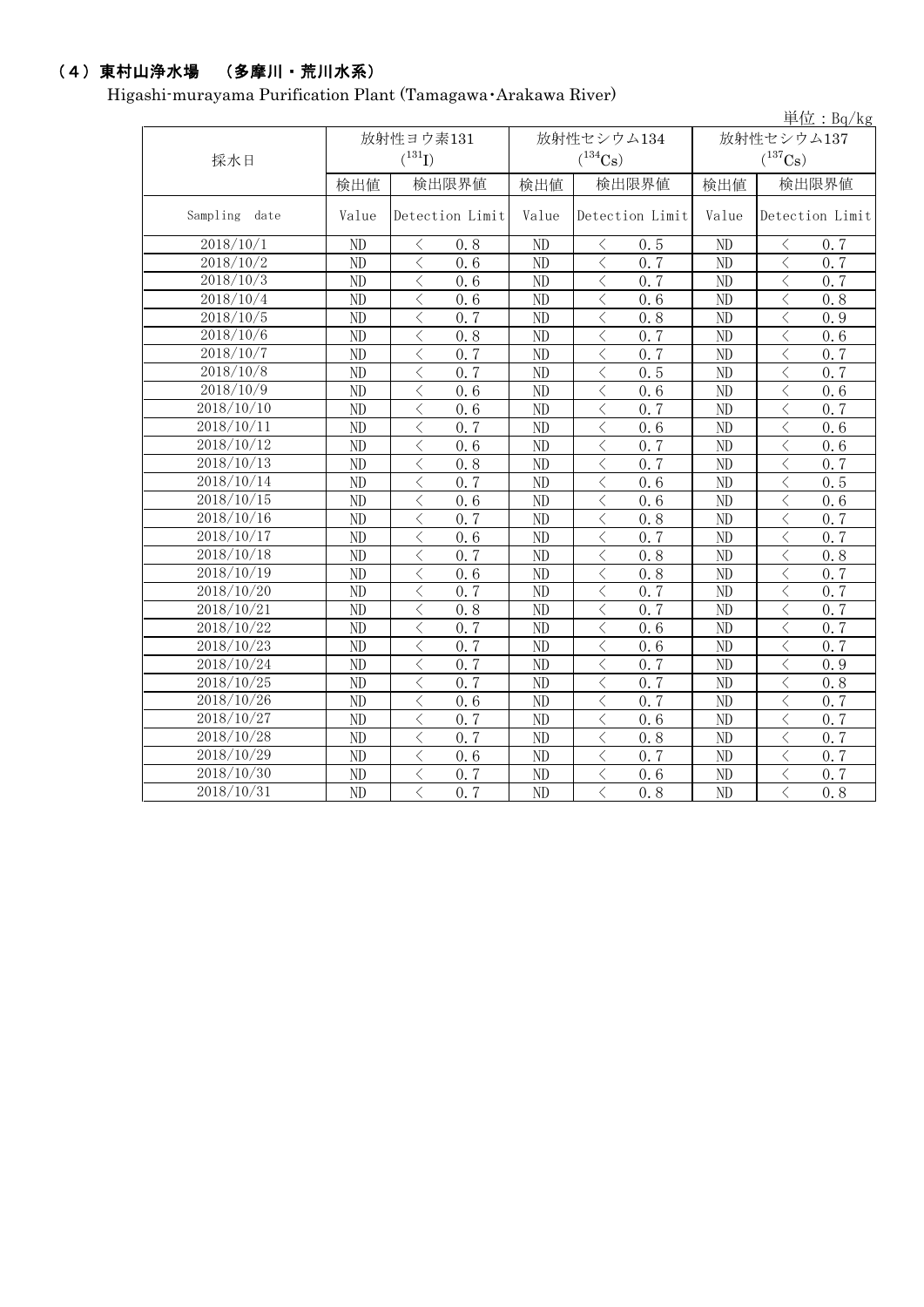### (5)長沢浄水場 (相模川水系)

Nagasawa Purification Plant (Sagamigawa River)

|                         |                 |                                                 |          |                                 |            | 単位: $Bq/kg$                                     |  |
|-------------------------|-----------------|-------------------------------------------------|----------|---------------------------------|------------|-------------------------------------------------|--|
|                         | 放射性ヨウ素131       |                                                 |          | 放射性セシウム134                      | 放射性セシウム137 |                                                 |  |
| 採水日                     |                 | $(^{131}I)$                                     |          | $(^{134}\mathrm{Cs})$           |            | $(^{137}\mathrm{Cs})$                           |  |
|                         | 検出値             | 検出限界値                                           | 検出値      | 検出限界値                           | 検出値        | 検出限界値                                           |  |
| Sampling date           | Value           | Detection Limit                                 | Value    | Detection Limit                 | Value      | Detection Limit                                 |  |
| 2018/10/1               | ND              | 0.8<br>$\langle$                                | ND       | 0.7<br>⟨                        | ND         | $\langle$<br>0.6                                |  |
| 2018/10/2               | ND              | $\langle$<br>0.6                                | ND       | 0.7<br>$\lt$                    | ND         | $\lt$<br>0.7                                    |  |
| 2018/10/3               | ND              | 0.6<br>$\lt$                                    | ND       | $\langle$<br>0.6                | $\rm ND$   | $\langle$<br>0.7                                |  |
| $\frac{2018}{10}/4$     | ND              | 0.7<br>$\lt$                                    | $\rm ND$ | 0.6<br>$\lt$                    | ND         | $\lt$<br>0.7                                    |  |
| 2018/10/5               | ND              | $\langle$<br>0, 6                               | ND       | 0.7<br>$\langle$                | ND         | $\lt$<br>0.8                                    |  |
| 2018/10/6               | ND              | $\lt$<br>0.9                                    | ND       | 0.8<br>$\lt$                    | ND         | $\lt$<br>0.8                                    |  |
| 2018/10/7               | ND              | 0.8<br>$\lt$                                    | ND       | 0.9<br>$\langle$                | ND         | $\lt$<br>0.8                                    |  |
| 2018/10/8               | ND              | 0.7<br>$\lt$                                    | ND       | 0.8<br>$\langle$                | ND         | $\lt$<br>0.8                                    |  |
| 2018/10/9               | ND              | $\lt$<br>0.6                                    | ND       | 0.8<br>$\langle$                | ND         | $\lt$<br>0.8                                    |  |
| 2018/10/10              | ND              | $\langle$<br>0.6                                | ND       | 0.8<br>$\lt$                    | $\rm ND$   | $\lt$<br>0.7                                    |  |
| 2018/10/11              | ND              | $\,$ $\,$<br>0.6                                | ND       | 0.6<br>$\lt$                    | ND         | $\lt$<br>0.7                                    |  |
| 2018/10/12              | ND              | $\lt$<br>0.6                                    | $\rm ND$ | 0.8                             | ND         | $\, \zeta \,$<br>0.9                            |  |
| 2018/10/13              | ND              | $\overline{\left\langle \right\rangle }$<br>0.8 | ND       | $\langle$<br>0.9                | ND         | $\lt$<br>0.9                                    |  |
| 2018/10/14              | N <sub>D</sub>  | $\lt$<br>0.7                                    | ND       | $\langle$<br>0.7                | ND         | $\lt$<br>0.7                                    |  |
| 2018/10/15              | ND              | $\overline{\left\langle \right\rangle }$<br>0.7 | ND       | $\langle$<br>0.8                | ND         | $\langle$<br>0.6                                |  |
| 2018/10/16              | ND              | $\overline{\left\langle \right\rangle }$<br>0.7 | ND       | 0.7                             | ND         | 0.7                                             |  |
| 2018/10/17              | ND              | $\langle$<br>0.7                                | ND       | 0.9<br>$\lt$                    | ND         | 0.8<br>$\lt$                                    |  |
| 2018/10/18              | N <sub>D</sub>  | $\lt$<br>0, 7                                   | ND       | $\langle$<br>0.7                | ND         | $\overline{\left\langle \right\rangle }$<br>0.8 |  |
| 2018/10/19              | ND              | $\lt$<br>0.6                                    | ND       | $\lt$<br>0.7                    | ND         | $\langle$<br>0.7                                |  |
| 2018/10/20              | ND              | $\lt$<br>0.8                                    | ND       | 0.5<br>$\langle$                | ND         | $\langle$<br>0.7                                |  |
| 2018/10/21              | $\overline{ND}$ | $\lt$<br>0.9                                    | ND       | $\langle$<br>0.8                | ND         | $\lt$<br>0.8                                    |  |
| 2018/10/22              | ND              | $\lt$<br>0.7                                    | ND       | $\langle$<br>0.9                | ND         | $\langle$<br>0.8                                |  |
| 2018/10/23              | N <sub>D</sub>  | 0.7<br>$\lt$                                    | ND       | $\overline{0}$ . 6<br>$\langle$ | ND         | $\lt$<br>0.6                                    |  |
| 2018/10/24              | ND              | 0, 7<br>$\lt$                                   | ND       | 0, 7<br>$\lt$                   | ND         | 0.7<br>$\lt$                                    |  |
| $2018/\overline{10/25}$ | ND              | $\langle$<br>0.6                                | ND       | $\langle$<br>0.6                | $\rm ND$   | 0.7<br>$\langle$                                |  |
| 2018/10/26              | ND              | $\langle$<br>0.7                                | ND       | $\langle$<br>0.9                | ND         | $\overline{\left\langle \right\rangle }$<br>0.7 |  |
| 2018/10/27              | ND              | 0.7<br>$\lt$                                    | ND       | 0.7<br>$\langle$                | ND         | 0.7<br>$\lt$                                    |  |
| 2018/10/28              | ND              | 0, 7<br>$\langle$                               | ND       | 0.7<br>$\langle$                | ND         | $\lt$<br>0.8                                    |  |
| 2018/10/29              | ND              | $\langle$<br>0, 7                               | ND       | 0.7<br>$\langle$                | ND         | $\lt$<br>0.8                                    |  |
| 2018/10/30              | ND              | $\langle$<br>0.6                                | ND       | $\langle$<br>0.7                | ND         | $\hspace{0.5cm}\big\langle$<br>0.7              |  |
| 2018/10/31              | ND              | $\langle$<br>0.7                                | ND       | 0.8<br>$\langle$                | ND         | $\overline{\left\langle \right\rangle }$<br>0.8 |  |